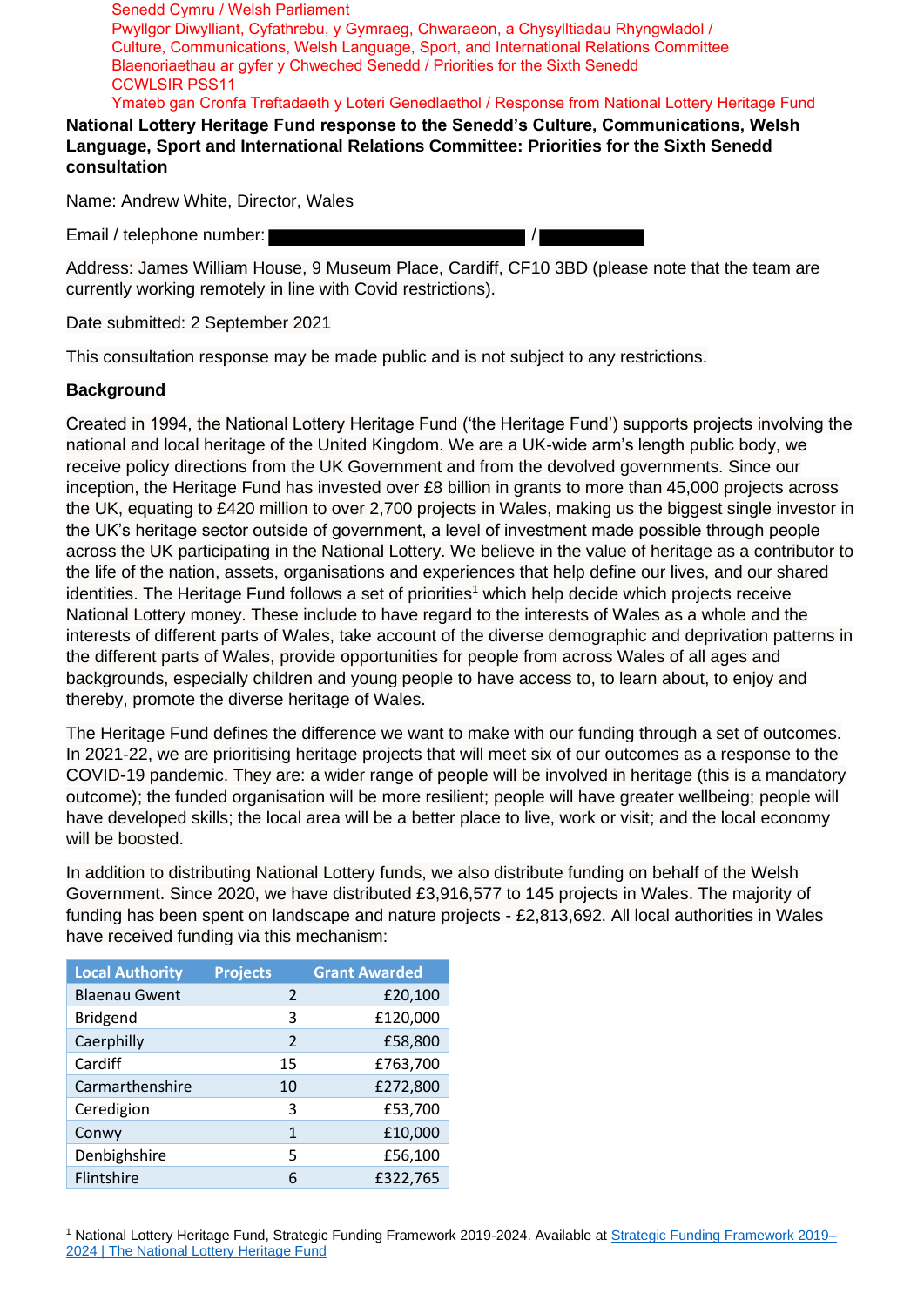Senedd Cymru / Welsh Parliament Pwyllgor Diwylliant, Cyfathrebu, y Gymraeg, Chwaraeon, a Chysylltiadau Rhyngwladol / Culture, Communications, Welsh Language, Sport, and International Relations Committee Blaenoriaethau ar gyfer y Chweched Senedd / Priorities for the Sixth Senedd CCWLSIR PSS11 Ymateb gan Cronfa Treftadaeth y Loteri Genedlaethol / Response from National Lottery Heritage Fund

| Gwynedd          | 11                       | £165,600 |
|------------------|--------------------------|----------|
| Isle of Anglesey | 3                        | £28,800  |
| Merthyr Tydfil   | $\overline{\mathcal{L}}$ | £60,000  |
| Monmouthshire    | 6                        | £254,500 |
| Neath Port       |                          |          |
| Talbot           | 8                        | £251,900 |
| Newport          | 3                        | £32,900  |
| Pembrokeshire    | 9                        | £154,700 |
| Powys            | 23                       | £676,800 |
| Rhondda Cynon    |                          |          |
| Taf              | 9                        | £68,700  |
| Swansea          | 11                       | £249,000 |
| Torfaen          | 4                        | £65,700  |
| Vale of          |                          |          |
| Glamorgan        | 4                        | £118,200 |
| Wrexham          | 5                        | £111,792 |

The Welsh Government funded schemes have thus far included:

- Local Places for Nature Capital Grant for Wales scheme Welsh Government funding to enable communities to restore and enhance nature. £10-100K grants totalling £2.3million (and Local Places for Nature – Breaking Barriers<sup>2</sup> open now);
- Community Woodlands scheme £2.1m Welsh Government funding to restore, create, connect and manage woodlands in Wales;
- 15-Minute Heritage this collaboration with Cadw saw us distributing £680,000 to 84 heritage projects in each of Wales' 22 local authorities to encourage engagement with heritage within 15 minutes of their doorstep (second round currently open - 15 Minute Heritage (Round 2)<sup>3</sup>;
- The Green Recovery Capacity Building Scheme A £1m joint project with the Welsh Government to offer grants between £5,000–£100,000 to pay for business skills training for Welsh environmental non-governmental organisations.

## **What is the current impact of the COVID-19 pandemic on your sector, and what further support is needed from the Welsh Governments and UK both to mitigate the impact of the pandemic and enable the post-pandemic recovery?**

As the pandemic took hold the Heritage Fund moved quickly to offer support to the heritage sector. Regular programmes were suspended and £50m was committed to the Heritage Emergency Fund (HEF) set-up in late April 2020 to respond to the immediate lockdown in response to the COVID-19 pandemic. The HEF was designed in response to a rapid survey of the sector on likely impacts. Through that emergency response 54 organisations in Wales received a total of £2,742,400. From November 2020 we took a phased approach to reopening our National Lottery programmes to all applicants across the UK as we continue to support project though this challenging period. To illustrate the impact of these funds, the Heritage Fund would like to draw attention to the following examples:

- Thanks to a £48,000 HEF grant, wardens can continue to care for the vast colonies of rare seabirds that nest on Skomer and Skokholm islands. The COVID-19 crisis brought tourism to a standstill, devastating income for the Wildlife Trust of South and West Wales. The grant allowed four wardens to keep working.
- The Insole Court Trust in Cardiff which operates Insole Court a 160-year-old Victorian mansion in the Llandaff area of the Welsh capitol city received a £103,600 HEF g[rant. This helped to cover](https://www.heritagefund.org.uk/funding/local-places-for-nature-breaking-barriers)

<sup>2</sup> [National Lottery Heritage Fund, Local Places fo](https://www.heritagefund.org.uk/funding/15-minute-heritage-grants-round-2)r Nature – Breaking Barriers (2021). Availa[ble at Local Places for Nature](https://www.heritagefund.org.uk/funding/15-minute-heritage-grants-round-2) – Breaking Barriers | The National Lottery Heritage Fund

<sup>3</sup> National Lottery Heritage Fund, 15 Minute Heritage Grants (Round 2) (2021). Available at 15-Minute Heritage Grants (Round 2) | The National Lottery Heritage Fund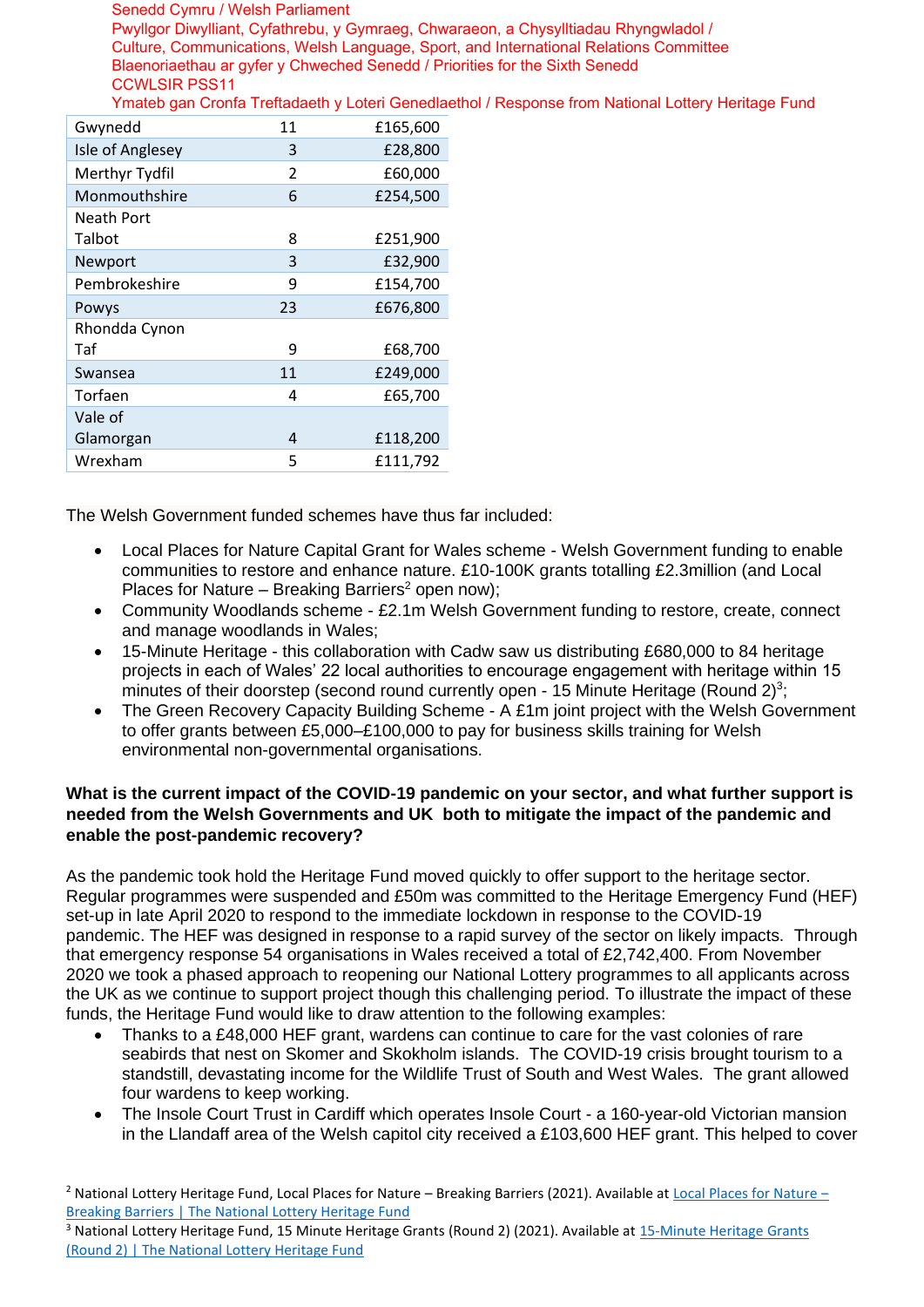Senedd Cymru / Welsh Parliament Pwyllgor Diwylliant, Cyfathrebu, y Gymraeg, Chwaraeon, a Chysylltiadau Rhyngwladol / Culture, Communications, Welsh Language, Sport, and International Relations Committee Blaenoriaethau ar gyfer y Chweched Senedd / Priorities for the Sixth Senedd CCWLSIR PSS11

Ymateb gan Cronfa Treftadaeth y Loteri Genedlaethol / Response from National Lottery Heritage Fund<br>income lost when the trust had to close its café for renovation work, which was then followed by the lockdown and an even longer period of lost income and uncertainty.

• The Llangollen Museum received a £6,200 HEF grant to buy and erect COVID-19 protection screens and counter top display/safety screen and PPE face masks for its personnel. The grant also allowed the centre to install new till software to allow contactless payments as well as uploading over 1,400 images of museum items to its online database so they can be viewed virtually.

The Heritage Fund has a range of projects that are currently in delivery (especially large capital builds) which are struggling due to the lack of materials and contractors to do the work – due most likely to a combination of COVID-19 and Brexit. This means increasing costs and length of projects. In addition to this, a number of projects being run by local authorities are struggling in their delivery phase where staff have been redeployed elsewhere. Staff power on the ground remains a pressure point, for example, where not all staff have returned to offices, or where teams are managing caring responsibilities and so on. These challenges are best illustrated with case studies:

- Recently a large-scale capital project funded in part by the Heritage Fund went out to procure a contractor to deliver the works. The only viable contractor came in well above the expected price, and whilst the project is asking the contractor to reduce their costs, it still means a shortfall. With no other choice of contractor there are very few options for them.
- Newport Transporter Bridge<sup>4</sup> the contractor for the Visitor Centre element has gone into administration and therefore they need to retender – the cost impact of this is currently unknown. The steel contractor has also gone into administration. Freight shortages<sup>5</sup> caused by Brexit and COVID-19 are known to be causing an increase in the cost of steel $6$  (and other materials) as well.
- Local authorities during the pandemic, many staff were deployed<sup>7</sup> to work on other projects or priorities – this was to cover new work, staff shortages etc. The Heritage Fund did not pay for their time during this period, but it has resulted to delays in projects. Even in cases where staff were not working on projects, other costs may have increased (for example, contractors) so it has not been possible to pause work. This is also the case where staff from organisations were furloughed – whilst the staff cost would not have had an impact on our grant, the delays could have a negative effect.

A great many organisations are continuing to struggle with capacity, and it should be recognised that projects need revenue funding, in addition to capital.

## **What issues should the committee prioritise in planning our work programme for the immediate and longer term?**

The Heritage Fund is particularly interested in the impact of cultural access. The COVID-19 pandemic has demonstrated to us the importance of accessing culture and heritage, and how particular groups face a range of barriers to access, including black and minority ethnic groups, young people, and others with protected characteristics. The role of cultural access and its impact on tackling loneliness, mental health, youth unemployment etc is critical, and ensuring equity of access is crucial. In responding directly to this challenge, the Heritage Fund is undertaking a range of initiatives, including working in partnership with the Welsh Government in delivering the 'Local Places for Nature – Breaking Barriers' programme<sup>8</sup>. It is intended to help organisations working with excluded and disadvantaged communities to identify and

<sup>&</sup>lt;sup>4</sup> [Newport City Council, Newport Transpo](https://www.bbc.co.uk/news/uk-england-somerset-57656327)rter Bridge. Available at *Visit (newport.gov.uk)* 

<sup>&</sup>lt;sup>5</sup> [Harvey D., \(2021\), Brexit and Covid cause big jump in pay for lorry drivers, BBC News.](https://www.theguardian.com/business/2021/jun/04/building-material-costs-soar-strong-construction-brexit-pandemic) Available at Brexit and Covid cause big jump in pay for lorry drivers - BBC News

<sup>&</sup>lt;sup>6</sup> Inman P., (2021), UK building material costs soar on strong construction orders, The Guardian. Available at UK building [material costs soar on strong construction orders |](https://www.bbc.co.uk/news/uk-england-52067981) Construction industry | The Guardian

<sup>&</sup>lt;sup>7</sup> [BBC News, Coronavirus: Thousands of Coun](https://www.heritagefund.org.uk/funding/local-places-for-nature-breaking-barriers)cil staff moved to the frontline, March 2020. Available at Coronavirus: Thousands of council staff moved to the frontline - BBC News

<sup>8</sup> National Lottery Heritage Fund, Local Places for Nature – Breaking Barriers. Available at Local Places for Nature – Breaking **Barriers | The National Lottery Heritage Fund**